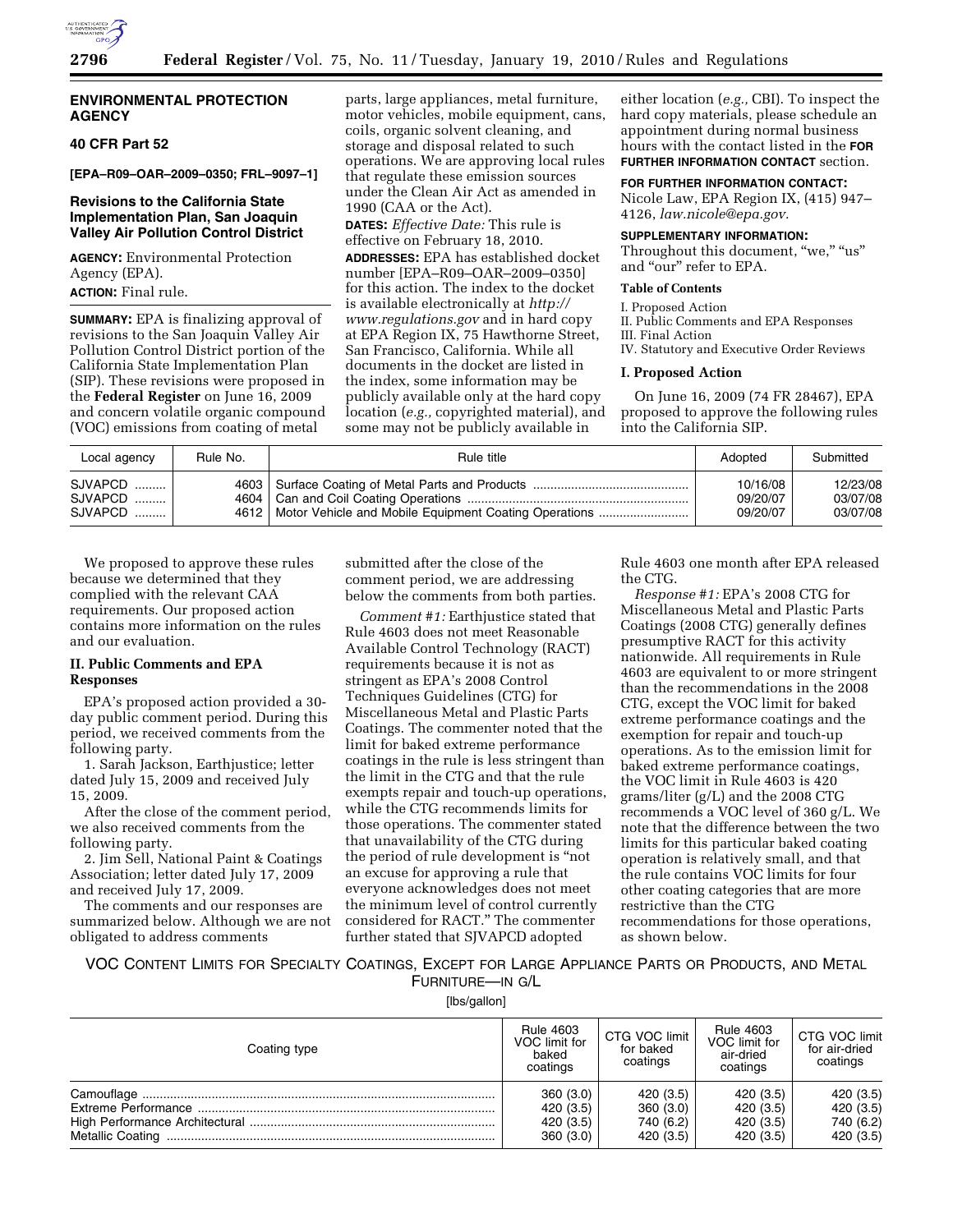At EPA's request, SJVAPCD staff examined recent inspection reports and notified us that only one facility in the SJV area uses extreme performance coatings. That facility operates by air drying and not baking.<sup>1</sup> As such, we are not aware of any baked coating operations in SJVAPCD that use extreme performance coatings. Additionally, SJVAPCD's RACT SIP analysis indicates that operators do not use special coatings for touch-up and repair operations. The same VOC-compliant coatings that are used in the fabrication process are used for touch-up and repair operations. As such, the emissions limit in Rule 4603 for baked extreme performance coatings and the exemption for repair and touch-up operations have no emissions impacts in the San Joaquin Valley (SJV) area.

EPA policy provides that SIP VOC rules may exceed the levels recommended in a CTG or contain limited exemptions if the total emissions in the area allowed under the SIP rule exceed the total emissions allowed by EPA's recommended emission levels by less than 5 percent.2 In the absence of any extreme performance baked coating operations or special coatings for touch-up and repair operations in the SJV area, the total emissions allowed in the area under Rule 4603 are not greater than the total emissions allowed under the CTG levels and are permissible.

The commenter has provided no additional information about reasonably available control methods for these operations. Given that the VOC limits in Rule 4603 for this source category are generally more stringent than EPA's

CTG recommendations, and given the *de minimis* emission impacts of those rule elements that are less stringent than the CTG recommendations, we do not believe these elements of Rule 4603 constitute RACT deficiencies. *See NRDC*  v. *EPA,* 571 F. 3d 1245, 1254 (DC Cir. 2009) (upholding EPA's case-by-case approach to RACT determinations).

Finally, regarding the comment that the 2008 CTG was released one month before SJVAPCD adopted the subject version of 4603, we note that SJVAPCD: (1) Was already far along in an extensive local process to develop this rule revision; (2) is allowed a year following EPA's issuance of the CTG to submit a rule that reflects current-day RACT for this source category; and (3) has since adopted a new version of Rule 4603 that contains emission limits for baked extreme performance coating and repair and touch-up operations consistent with the limits recommended in the 2008 CTG. We expect this version will be submitted to EPA for inclusion in the SIP in the near future.

*Comment #2:* Earthjustice further stated that Rule 4603 does not meet RACT requirements because it is not as stringent as other California district rules. Specifically, the commenter stated that the South Coast Air Quality Management District's (SCAQMD) rule has more stringent VOC limits for extreme high gloss coatings and does not exempt repair and touch-up coatings; that the Bay Area Air Quality Management District's (BAAQMD) rule has a more stringent VOC limit for baked metallic topcoats; and that Ventura County Air Pollution Control District's (VCAPCD) rule has more

stringent VOC limits for all air-dried coatings, baked extreme performance coatings, and baked and air-dried pretreatment wash primers. Earthjustice stated that the District ''justifies the lack of stringency by claiming that other more stringent limits in its rule make up for the weaker limits,'' and that this assertion ''has no factual or technical support.'' The commenter further stated the appropriate test is whether the limits in the rule represent reasonably available control technology, and that neither SJVAPCD nor EPA has explained why the more protective limits are not reasonable in SJVAPCD.

*Response #2:* State and local agencies rely heavily on CTGs to help define RACT when they are issued. When a CTG has not been issued for a category for many years, it is reasonable to consider whether RACT has evolved over time by examining analogous control requirements in other areas. For this source category, however, we have no information indicating that new control methods have become reasonably available since issuance of EPA's 2008 CTG. As such, we believe that the levels recommended in the 2008 CTG continue to reflect RACT level controls. Even upon an evaluation of the VOC limits in the other rules cited by the commenter, we have not identified any widely available and significantly more stringent requirements that compel us to reevaluate the limits in Rule 4603. The following table summarizes the more stringent requirements identified by the commenter.

| Coating category | <b>SJVAPCD</b> | <b>BAAOMD</b> | SCAOMD    | <b>VCAPCD</b> |
|------------------|----------------|---------------|-----------|---------------|
|                  | VOC limit      | VOC limit     | VOC limit | VOC limit     |
|                  | (q/L)          | (q/L)         | (q/L)     | (g/L)         |
|                  | 420            | 420           | 340       | 420           |
|                  | 420            | 360           | No limit  | No limit.     |
|                  | 420/420        | 420/420       | 420/420   | 275/340       |

In each case, the more stringent limit exists in only one other district, and we are not aware of the same limit having been adopted in any other area. We also note that extreme high gloss coatings, large appliance metallic topcoats, and pretreatment wash primers are relatively small source categories in the District. To our knowledge, the District has identified only one permitted facility that uses metallic surface coatings on

large appliances, but this facility uses powdered metallic coatings, which are not subject to the limits in Rule 4603.3

*Comment #3:* Earthjustice stated that Rule 4604 does not meet RACT because it is not as stringent as other California district rules. Specifically, the commenter stated that neither the BAAQMD's nor Sacramento Metro AQMD's (SMAQMD) rules exempt facilities using fewer than 55 gallons per

year, while Rule 4604 exempts these sources. Also, Earthjustice stated that Rule 4604 exempts necker lubricants, stripping of cured materials, and cleaning solvent for lab and research, while SCAQMD's rule has limits for these categories, and that the District has provided no analysis to support its claim that these categories are insignificant. Lastly, the commenter stated that SMAQMD's rule has more

<sup>1</sup>*See* e-mail correspondence dated July 23, 2009, between Nicole Law (EPA) and Joven Nazareno (SJVAPCD).

<sup>2</sup>*See Issues Relating to VOC Regulation Cutpoints, Deficiencies, and Deviations,* EPA Office

of Air Quality Planning and Standards, May 25, 1988, at 2–2 and Attachment 2; Memorandum from Andrew Steckel, Rulemaking Office Chief, to Rulemaking Office, EPA Region IX, ''Screening

Analysis for 5% De Minimis Determinations for Coating Rules,'' December 4, 2002.

<sup>3</sup>*See* phone conversation dated August 4, 2009, between Nicole Law (EPA) and Joven Nazareno (SJVAPCD).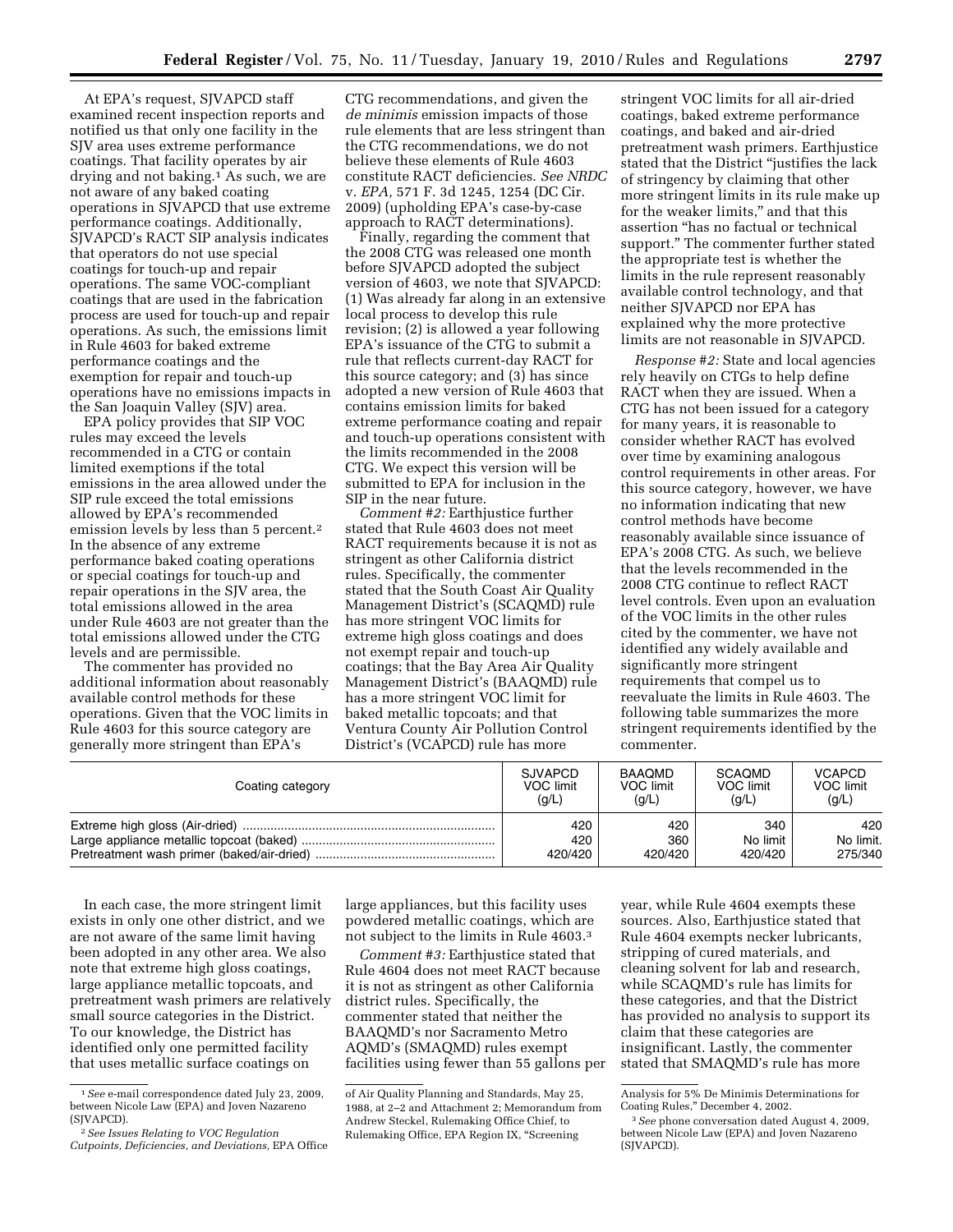stringent limits for the cleaning of 3 piece can sheet coaters. In sum, Earthjustice stated that EPA should disapprove and require the District to revise Rule 4604.

*Response #3:* First, EPA's longstanding national policy allows for exemptions from RACT limits for ''lowuse'' coatings at sources that use small quantities for intermittent or specialtytype operations.4 The policy states that an exemption based on a plantwide cutoff of 55 gallons per rolling 12-month period for all low-use coatings in the aggregate used at a facility is reasonable, and may be approved into a SIP, provided the 55-gallon plantwide limit is accompanied by good recordkeeping requirements and is federally enforceable. The exemption in section 4.1 of Rule 4604 for stationary sources that use 55 gallons or less in the aggregate of coatings and cleaning solvent per rolling 12-month period, together with the recordkeeping requirements of the rule (*see* section 6.1), are consistent with this policy.

Second, as to the commenter's objection to the exemptions in Rule 4604 for necker lubricants, stripping of certain cured materials, and cleaning in laboratory tests and analyses, we note that EPA's 2006 CTG for Industrial Cleaning Solvents (2006 CTG) specifically identifies "stripping of cured inks, coatings, and adhesives'' and ''research and development laboratories'' among the categories that State and local agencies may consider for exclusion from RACT requirements.5 Moreover, contrary to the commenter's assertion, SCAQMD's RACT rule for this source category exempts the use of cleaning solvents for stripping of cured materials and for cleaning in laboratory tests and analyses.6 Specifically, SCAQMD's Rule 1125 (Metal Container, Closure, and Coil Coating Operations) requires that all solvent cleaning operations be carried out pursuant to Rule 1171 (Solvent Cleaning Operations), which in turn exempts solvent cleaning in research and development laboratory tests from the VOC limits of the rule, and exempts solvent cleaning for "stripping of cured" coatings, cured ink, or cured adhesives''

from all requirements of the rule.7 These exemptions are consistent with the recommendation provided in EPA's 2006 CTG.8 The commenter has provided no additional information about reasonably available control methods for these operations and we are not aware of more stringent RACT measures for them.

Finally, as to the commenter's assertion that SMAQMD's rule for this source category has more stringent VOC limits for cleaning of 3-piece can sheet coaters, we note first that it is not clear which VOC limit(s) the commenter is referring to. In the absence of more specific information, we assume the commenter based its assertion on the information provided in SJVAPCD's 2009 RACT SIP, which indicates that SMAQMD's Rule 452 contains a 25 g/L limit for 3-piece can sheet coaters.<sup>9</sup> Specifically, however, SMAQMD's Rule 452 prohibits the use of solvents that contain more than

25 g/L VOCs for ''cleanup of container assembly equipment, including slitters, bodymakers, beaders, end seamers, flangers, and testers, excluding side seam spray application equipment."<sup>10</sup> It is not clear that this language includes 3-piece can sheet coaters. Nonetheless, to the extent the commenter intended to assert that a 25 g/L VOC limit should apply to cleaning of 3-piece can sheet coating operations in the SJV area, we disagree.

According to the SJVAPCD staff report for Rule 4604, currently there are no effective cleaning solvents for can sheet coaters that meet a 25 g/L VOC content limit. The SJVAPCD staff report notes that SCAQMD's Rule 1177 contains a 25 g/L VOC limit for cleaning of 3-piece can sheet coaters but that this 25 g/L limit is not achieved in practice because all operations in SCAQMD that are required to comply with the limit use VOC capture and control systems.11 Given the commenter has provided no information to support its assertion that lower-VOC solvents for cleaning of 3-piece can sheet coaters are reasonably available and we are not otherwise aware of such information, we conclude that the VOC limits for this activity in Rule 4604 represent RACT.

*Comment #4:* Earthjustice stated that Rule 4612 does not meet RACT because

9*See Reasonably Available Control Technology (RACT) Demonstration for Ozone State Implementation Plans (SIP),* SJVAPCD, April 16, 2009 (2009 RACT SIP), at pp. 4–194.

10*See* SMAQMD Rule 452 at section 303.2. 11*See* SJVAPCD Final Staff Report for Rules 4603—4607, 4612, 4653, 4661, 4662, 4663, 4684, September 20, 2007, at pp. 10–11.

it is not as stringent as other California district rules. The commenter asserted generally that Rule 4612 ''has limits on precoat and topcoat-metallic iridescent coatings that are less stringent than Bay Area, South Coast, and Sacramento rules,'' and that neither the District's RACT SIP nor EPA's technical support document explains the significance of these sources or whether the more protective limits are reasonable in SJVAPCD. The commenter concluded by stating that "[w]ithout this analysis, EPA has no rational basis for approving this rule as satisfying the RACT requirement.''

*Response #4:* We note initially that the commenter's assertion is stated only generally and does not specify which more stringent limits it is referring to. In the absence of more specific information, we assume the commenter based its assertions on the information provided in SJVAPCD's 2009 RACT SIP, which indicates that VOC limits in BAAQMD's Rule 8–45 and SMAQMD's Rule 459 for ''precoat'' coatings are more stringent than corresponding limits in Rule 4612, and that a VOC limit in SCAQMD's Rule 1151 for ''topcoatmetallic/iridescent'' coatings is more stringent than the corresponding limit in Rule 4612.12 Our review of the specific limits in these rules indicates that this information is not correct.

First, Rule 4612 does not contain VOC limits specific to "precoat" coatings. The rule does, however, contain a VOC limit of 250 g/L for ''primer'' coatings and a limit of 660 g/L for "pretreatment" coatings.13 We note that the definition of ''primer'' 14 in Rule 4612 is identical to the definition in the California Air Resources Board's 2005 Suggested Control Measures for Automotive Coatings (CARB 2005 SCM), which includes ''precoat'' coatings in the "primer" category.<sup>15</sup> The 2005 CARB SCM recommends a VOC limit of 250 g/L for primer coatings.16 It defines "pretreatments" coatings separately<sup>17</sup>

15*See Suggested Control Measure for Automotive Coatings,* CARB, October 2005 (CARB 2005 SCM), Appendix D at D–5.

16*See* CARB 2005 SCM at section 4.1 (Coating Limits).

17The CARB 2005 SCM defines ''pretreatment coating'' as ''any coating that contains a minimum of one-half (0.5) percent acid by weight and not more than 16 percent solids by weight necessary to

<sup>4</sup>*See* Memorandum from G.T. Helms, Chief, EPA Ozone/Carbon Monoxide Programs Branch, to Air Branch Chiefs, Regions I–X, ''Exemption for Low-Use Coatings,'' August 10, 1990.

<sup>5</sup>*See Control Techniques Guidelines: Industrial Cleaning Solvents,* EPA Office of Air Quality Planning and Standards, September 2006, EPA– HQ–OAR–2006–0535, at pp. 8–9.

<sup>6</sup>*See* SCAQMD Rule 1125 at section (c)(5) (referencing SCAQMD Rule 1171 for solvent cleaning operations); SCAQMD Rule 1171 at sections  $(g)(2)(G)$  and  $(g)(3)(B)$ .

<sup>7</sup> *Ibid.* 

<sup>8</sup>*See* footnote 5, *supra.* 

<sup>12</sup>*See* 2009 RACT SIP, SJVAPCD, April 16, 2009, at pp. 4–242.

<sup>13</sup>*See* SJVAPCD Rule 4612, section 5.1.  $\rm ^{14}\,Rule$  4612 defines "primer" as follows: "any coating, which is labeled and formulated for application to a substrate to provide a bond between the substrate and subsequent coats, corrosion resistance, a smooth substrate surface, or resistance to penetration of subsequent coats, and on which a subsequent coating is applied. Primers may be pigmented.'' Rule 4612 at section 3.29.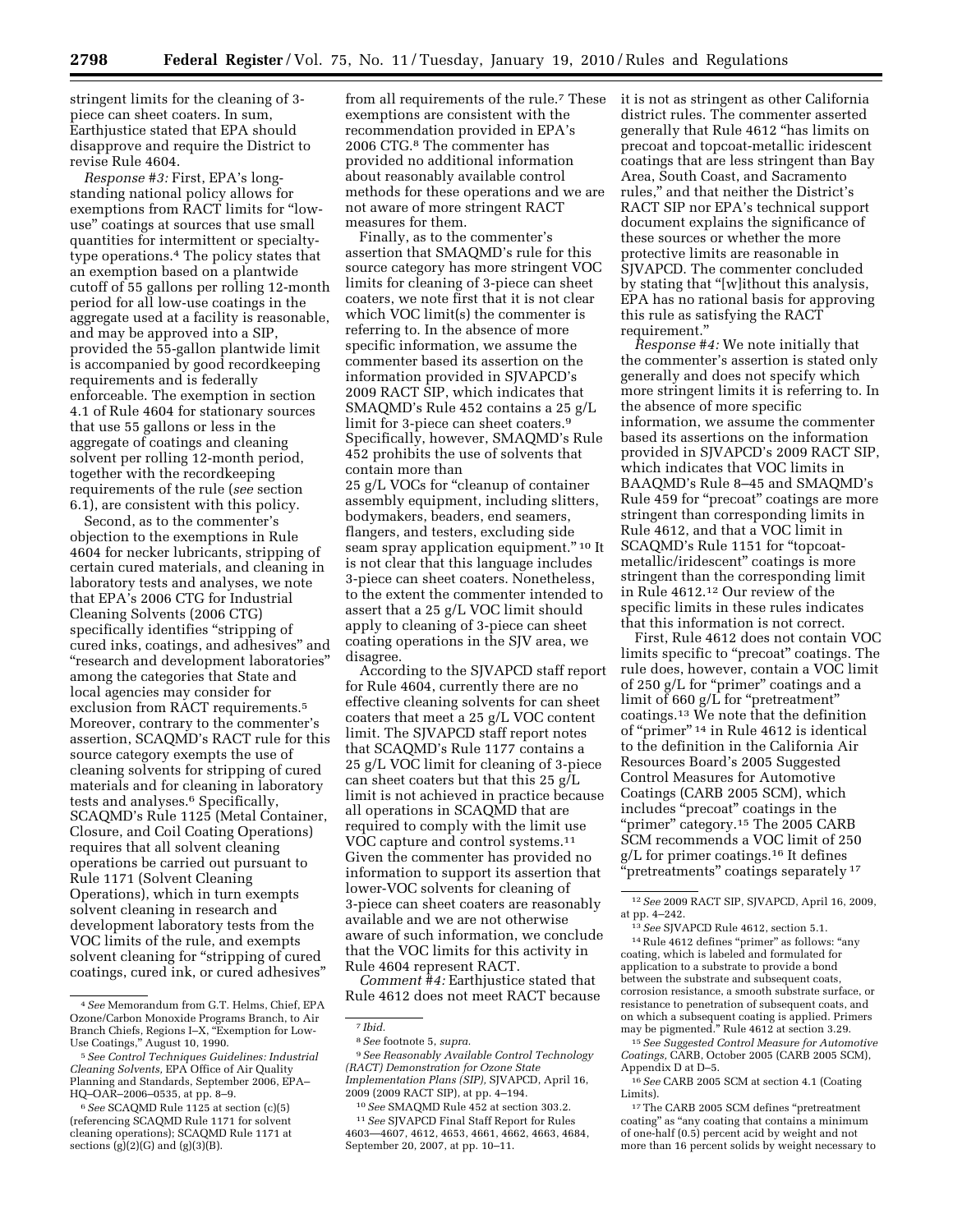and recommends a VOC limit of 660 g/L for these coatings.18 In its 2009 RACT SIP submittal, however, SJVAPCD compared the VOC limit in Rule 4612 for ''pretreatment'' coatings (660 g/L) to the VOC limits in BAAQMD's and SMAQMD's rules for ''precoat'' coatings (580 g/L and 600 g/ L, respectively), suggesting that BAAQMD's and SMAQMD's rules contain more stringent VOC limits for the same coating activities.19

We believe this comparison was inaccurate. A more appropriate evaluation would have been to compare the VOC limits for primer coatings in SJVAPCD's Rule 4612 to the corresponding limits for primer coatings in BAAQMD's and SMAQMD's rules, and to also compare the VOC limits for pretreatment coatings among the same rules. The limit for primer coatings in SJVAPCD's Rule 4612 (250 g/L) is equivalent to the limits for primer coatings in BAAQMD's Rule 8–45 and SMAQMD's Rule 459, and to the recommended limit in the CARB 2005 SCM for Automotive Coatings.20 The limit for pretreatment coatings in Rule 4612 (660 g/L) is equivalent to the limits for pretreatment coatings in BAAQMD's Rule 8–45 and to the recommended limit in CARB's 2005 SCM for Automotive Coatings, and is more stringent than the limit for ''pretreatment wash primers'' in SMAQMD's Rule 459 (780 g/L).21 To the extent that the limit for "primer" coatings in SJVAPCD Rule 4612 covers "precoat" coating activities, consistent with the CARB 2005 SCM recommendations, SJVAPCD's Rule 4612 is more stringent than many other district rules that provide a separate, higher VOC limit for precoat coatings.22 As such, we disagree with the commenter's assertion that BAAQMD's and SMAQMD's rules contain more stringent VOC limits for precoat coatings than SJVAPCD's Rule 4612.

Similarly, Rule 4612 does not contain VOC limits specific to ''topcoat-metallic/ iridescent'' coatings. It does, however,

contain a limit of 420 g/L for "color coating,"<sup>23</sup> which is defined to include metallic/iridescent color coatings.24 The definition of "color coating" in Rule 4612 is identical to the definition in the CARB 2005 SCM, which also includes metallic/iridescent color coatings.25 The CARB 2005 SCM recommends a VOC limit of 420 g/L for color coatings.26

In its 2009 RACT SIP, SJVAPCD erroneously compared the limit in Rule 4612 for both color coatings and topcoat-metallic/iridescent coatings  $(420 g/L)$  with a 340 g/L limit in SCAQMD's Rule 1151 for the same coating activities.27 SCAQMD's Rule 1151 contains a 340 g/L VOC limit for metallic-iridescent topcoats for certain vehicles that was effective between December 12, 1998 and July 1, 2008.28 This requirement, however, expired as of July 1, 2008, at which time the requirements of Rule 1151, Appendix A became effective.29 These currentlyeffective provisions establish a 420 g/L VOC limit for "color coating," which is now essentially defined identically to the definition in SJVAPCD's Rule 4612 and in the CARB 2005 SCM.30

As such, to the extent the commenter intended to argue that the limit for topcoat-metallic/iridescent coatings in SJVAPCD's Rule 4612 is less stringent than the corresponding limit in SCAQMD's Rule 1151, we disagree. The VOC limit for topcoat-metallic/ iridescent coatings, which are included in "color coatings," in SJVAPCD's Rule 4612 is equivalent to both the corresponding limit in SCAQMD's Rule 1151 and to the recommended limit in the CARB 2005 SCM.

The commenter has provided no information to support its assertion that lower-VOC coatings for primer, pretreatment, and/or color coating (including topcoat-metallic/iridescent coating) activities are reasonably available in the SJV area and we are otherwise aware of no such information. Accordingly, we conclude that the limits in Rule 4612 represent RACT levels of control.

*Comment #5:* The National Paint & Coatings Association (NPCA) stated that the revisions to Rule 4603 that EPA proposed to approve have not been adopted by the District and that the VOC limits for two subcategories in the Pleasure Craft Coatings category are too low to allow for effective coatings. NPCA also stated that the VOC limits for pleasure craft coatings that ultimately appeared in EPA's 2008 CTG on Miscellaneous Metal and Plastic Parts Coatings were not mentioned in EPA's proposed CTG, and that the regulated communities were, therefore, not given the opportunity to comment and make recommendations on these limits. NPCA recognized that CTGs are not formal rulemakings and thus are not governed by notice and comment rulemaking requirements, but nonetheless stated that EPA should reevaluate the efficacy of the CTG recommendations in this case, given the absence of thorough public review and comment.

Lastly, NPCA noted that USEPA is conducting a comprehensive technology review of pleasure craft coatings for purposes of setting NESHAP emission limits and stated that the resulting data will provide a more current and thorough understanding of RACT for these coating operations. NPCA requested that EPA ''not approve the pleasure craft coating aspects of SJVAPCD's SIP'' during the pendency of this rulemaking process.

*Response #5:* NPCA's comments address revisions to Rule 4603 that have not yet been submitted for approval into the SIP. As such, NPCA's comments are not relevant to this action. Our action today is limited to the version of Rule 4603 that the District adopted and submitted to EPA for SIP approval on December 23, 2008. This version of Rule 4603 does not contain the VOC limits for pleasure craft coatings recommended in the 2008 CTG.

## **III. EPA Action**

No comments were submitted that change our assessment that the submitted rules comply with the relevant CAA requirements. Therefore, as authorized in section 110(k)(3) of the Act, EPA is fully approving these rules into the California SIP.

## **IV. Statutory and Executive Order Reviews**

Under the Clean Air Act, the Administrator is required to approve a SIP submission that complies with the provisions of the Act and applicable Federal regulations. 42 U.S.C. 7410(k); 40 CFR 52.02(a). Thus, in reviewing SIP submissions, EPA's role is to approve State choices, provided that they meet

provide surface etching and is labeled and formulated for application directly to bare metal surfaces to provide corrosion resistance and adhesion.'' CARB 2005 SCM at section 3.23.

<sup>18</sup>*See* CARB 2005 SCM at section 4.1 (Coating Limits).

<sup>19</sup>*See* 2009 RACT SIP, SJVAPCD, April 16, 2009 at pp. 4–242.

<sup>20</sup>*See* SJVAPCD Rule 4612 at section 5.1; BAAQMD Rule 8–45–301; SMAQMD Rule 459 at section 301; CARB 2005 SCM at section 4.1 (Coating Limits).

<sup>21</sup>*See* SMAQMD Rule 459 at section 301.1.

<sup>22</sup>*See e.g.,* SMAQMD Rule 459 at section 301.1, which establishes a 250 g/L VOC limit for primer coatings and a separate 600 g/L VOC limit for precoat coatings; *see also* CARB 2005 SCM at Appendix D, D–4 and D–5.

<sup>23</sup>*See* SJVAPCD Rule 4612 at section 5.1. 24*See* SJVAPCD Rule 4612 defines ''color coating'' as follows: ''any pigmented coating, excluding adhesion promoters, primers, and multi-color coatings, that requires a subsequent clear coating and which is applied over a primer, adhesion promoter, or color coating. Color coatings include

metallic/iridescent color coatings.'' Section 3.15. 25*See* CARB 2005 SCM at section 3.12. 26*See* CARB 2005 SCM at section 4.1 (Coating

Limits). 27*See* 2009 RACT SIP, SJVAPCD, April 16, 2009,

at pp. 4–242.<br><sup>28</sup> *See* SCAQMD Rule 1151 at section (c)(1)(A),<br>Table 1.

<sup>&</sup>lt;sup>29</sup> See SCAQMD Rule 1151, Appendix A.

<sup>30</sup>*See* SCAQMD Rule 1151, Appendix A, sections  $(c)(12)$  and  $(d)(1)$ , Table A.